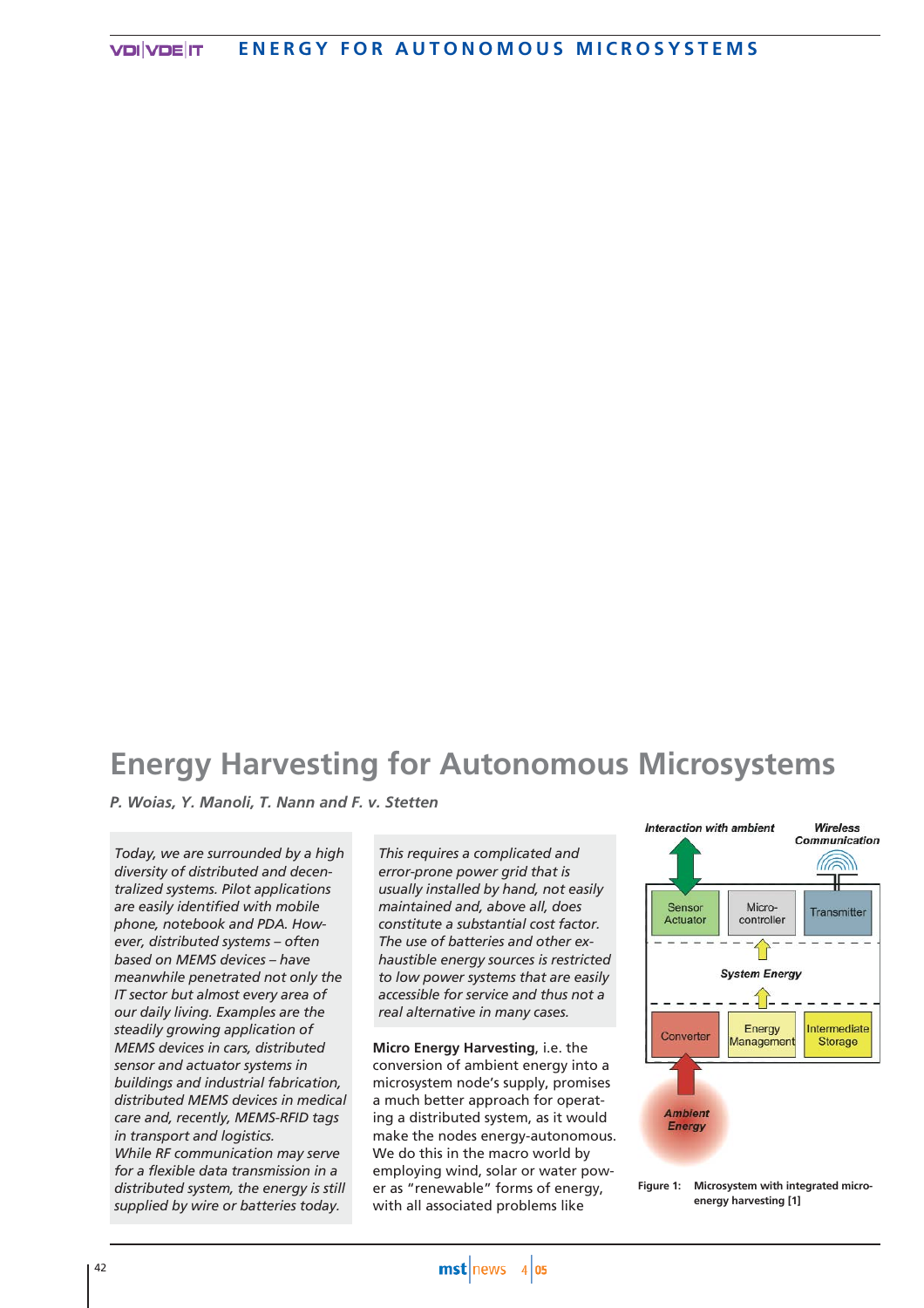varying energy supply, the need to bridge power-down phases and the environmentally friendly design of the power stations. These challenges do multiply if we tackle the field of "micro energy harvesting". A simple replacement of the battery or the supply cord by a "micro power plant" will not solve the task. In contrast, micro energy harvesting relies on a thorough design of the whole system (Figure 1). Converters have to be provided with a size and function compatible to the respective application site. The varying availability of ambient energy will require an efficient intermediate storage to bridge phases of low supply, as the back-up power grid is not available. A dedicated energy management has to transfer the electrical energy between all subsystems in an optimal way. And, finally, the energy consumption of the system node itself has to be minimized to a high extent by design and control measures. **Advertisement**

Full compatibility with the main system functions and the ambient conditions is the prominent requirement for all energy harvesting methods. This is mostly accomplished by choosing the appropriate **conversion principle**. It is, for instance, not practical to employ a disturbing thermoelectric converter when the systems main task is temperature sensing. It is also impossible to use a large generator when the microsystem has to operate in a small environment, e.g. as a medical implant. This calls for conversion principles with a sufficiently high degree of miniaturization, high conversion efficiency and the capability of easy system integration. Several promising candidates for mechanical, thermal, optical and chemical energy harvesting are discussed in the following.

### **Piezoelectric converters**

Mechanical stress in a piezoelectric material, like PZT ceramics or PVDF polymer, generates an electrical charge that is extracted by metallic electrodes located on its surfaces.

A dynamic mechanical load, e.g. from ambient vibration or sound, will result in an AC current. Miniaturized piezoelectric converters can deliver high electrical voltages (up to several volts) with currents in the microampere range. They do, however, require a careful mechanical design to provide a homo-geneous mechanical stress distribution in the piezoelectric material. Otherwise, the electrodes will short electrical charge from highly stressed regions with charge from low-stress regions. This internal short circuit will considerably reduce the conversion efficien-



**Figure 2: Piezo-polymer composite [3]**

cy. A stress-homogenized geometric design of the converter can provide a homogeneous stress distribution and therefore maximum conversion efficiency [1].

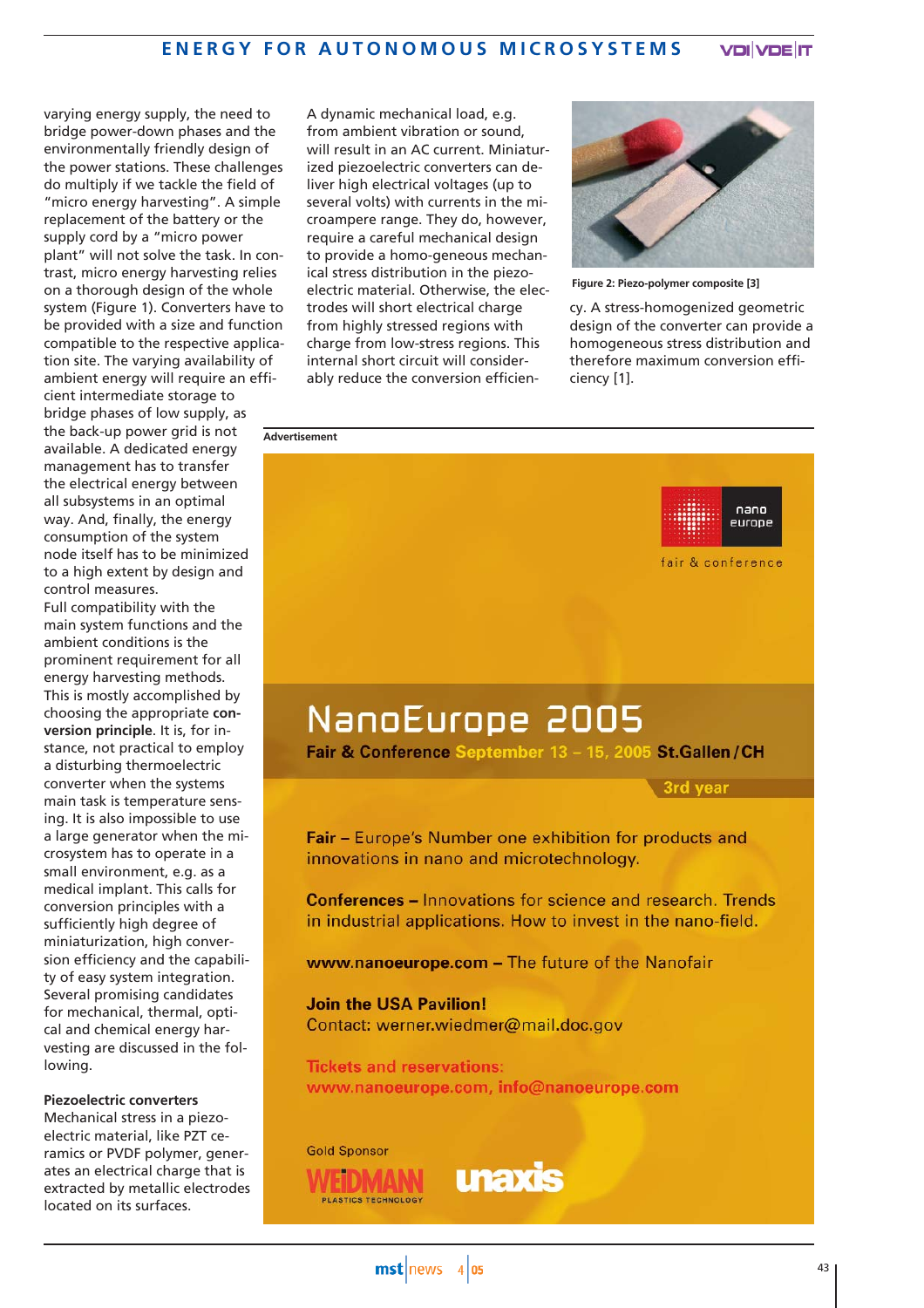#### **ENERGY FOR AUTONOMOUS MICROSYSTEMS VDIVDE IT**



**Figure 3: Polymer electrolyte glucose direct fuel cell: membrane unit with polymer coating (size approx. 30 x 30 mm²)**

Today, autonomous RF power switches are available based on piezoelectric converters [2]. For these as for other applications (e.g. tire pressure sensing), a flexible and lowcost fabrication and integration concept is a premier demand. We have developed a piezo-polymer composite technology that integrates PZT ceramics into an almost deliberately shaped polymeric structure [3]. Although primarily developed for Microactuators, this concept is usable for an easy integration of piezogenerators, e.g. to make energy-delivering push buttons in polymeric electronic encasements or vibration converters in moulded IC housings.

**Thermoelectric converters (TEGs)** are based on the Seebeck effect, i.e. the generation of an electrical voltage in a thermocouple located in a temper-

able thermoelectric materials exhibit a high thermoelectric coefficient, low electrical resistivity and low thermal conductivity, such as bismuth-telluride alloys, polysilicon or silicongermanium. If properly designed, a chipbased micro-TEG exhibits a typical power density of 0.6 µW/mm². This is sufficient for low power electronics, e.g. in wristwatches. However, the low voltage level (around 100 mV)

ature gradient. Suit-

has usually to be boosted by electronic means.

## **Nanocomposite Solar Cells**

Photovoltaic energy conversion is among the oldest principles of energy harvesting. Especially flexible solar cells can be integrated in challenging application sites (e.g. in smart textiles) to supply energy-autonomous systems [4]. We have worked on flexible solar cells that use Cd-Te-nanocrystals embedded in a polymer semiconductor matrix [5]. These solar cells can be fabricated by spin coating technologies and are therefore much cheaper than siliconbased devices. When compared to pure polymeric concepts, their longterm stability should be higher. Also, the absorption spectrum can be tailored by applying appropriate nanocrystals.



**Figure 4: Simulated input signal (top) and output voltage (bottom) for an adaptive DC-DC converter with a capacitive converter.**

## **Biofuel Cells**

The sustainable power supply is a special problem for implantable microsystems. Currently such devices use secondary power cells that need surgical replacement at the end of their lifetime. Within the framework of the European "Healthy Aims" project [6] we investigate implantable energy harvesting devices to convert sustainable

body energy into electrical energy. For this, biofuel cells are superior to other technologies in terms of continuous power output, longevity, minimal invasive implantability and biocompatibility. However, not all types of fuel cells show the same advantages. Enzymatic fuel cells have a high reactant specificity, allowing a simple one-compartment design. They do, however, lack longevity and amenability to steam sterilization.

Due to their self-regenerating capability, microbial fuel cells have shown superior longevity. Until now, they have not been considered as implantable due to the infective nature of most known microorganisms. A third option, direct glucose fuel cells, is the focus of our current research due to their longevity, amenability to sterilization, and biocompatibility. A basic manufacturing protocol has already been established and tested, as shown in Figure 3. Typical energy densities of such biofuel cells are in the range of 0.1 to 100 µW/cm².

## **Energy and System Management**

Most ambient power sources will only deliver a low level of usable energy. An energy management system will therefore have to seek ways to maximize the effectiveness of the power converter. Solar cells, for example, require an adaptive operating point in order to deliver their maximum power. This will be also true for all other sources. This adaptive control has to be intelligent enough to find the optimum set point without requiring too large amounts of energy itself. Of course, also the rest of the system needs to follow low-power concepts and must include extensive power management mechanisms.

So diverse the energy sources are, even more wide-ranging are the conversion principles that can be applied to convert the available energy to electrical power. For example, vibration energy can be converted through piezoelectrical means as described before, but also by electromagnetic or capacitive principles. And, although the energy source is one and the same, these conversion principles will require a different circuit technique. One can - at least identify two groups of transducers